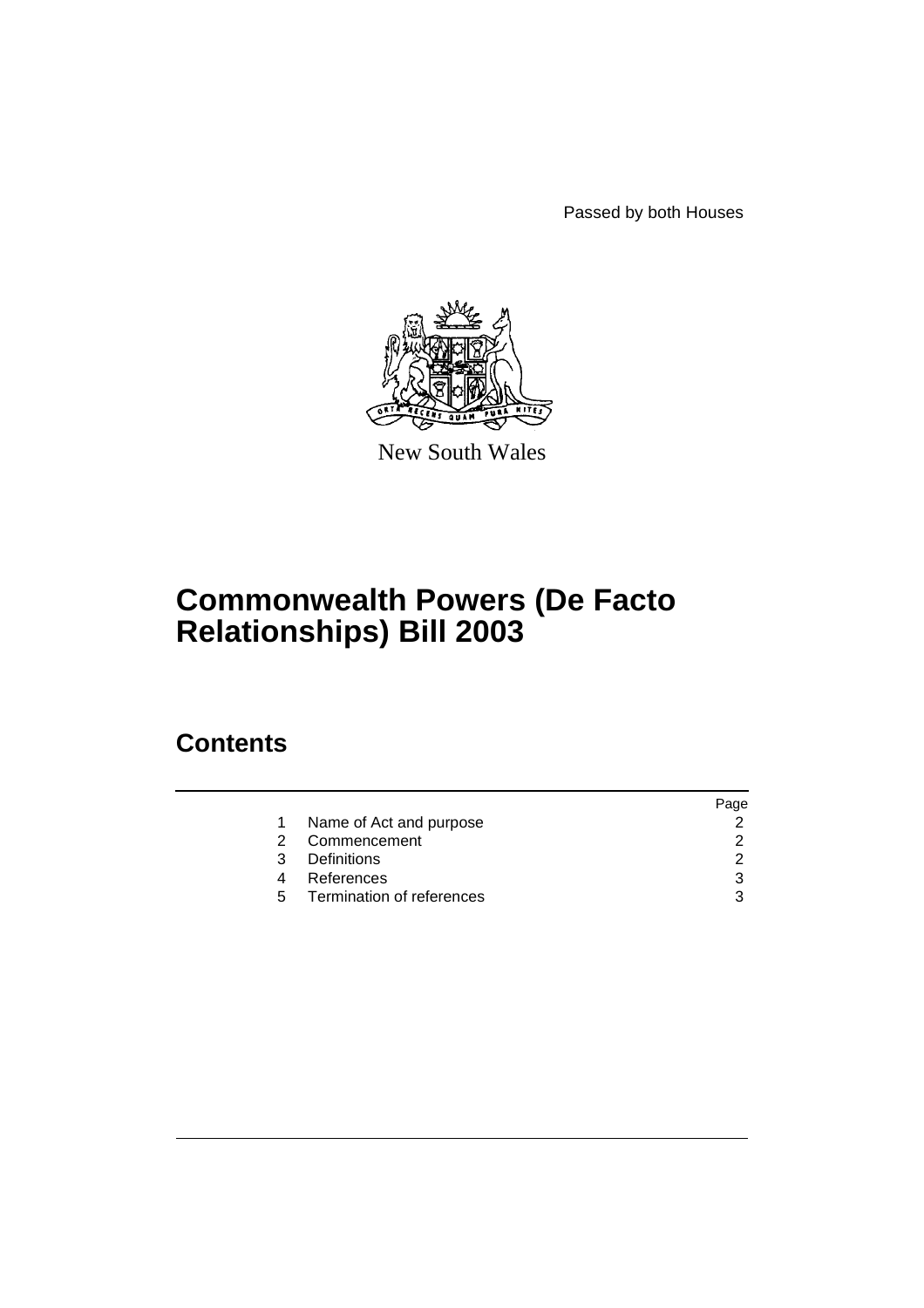*I certify that this PUBLIC BILL, which originated in the LEGISLATIVE ASSEMBLY, has finally passed the LEGISLATIVE COUNCIL and the LEGISLATIVE ASSEMBLY of NEW SOUTH WALES.*

> *Clerk of the Legislative Assembly. Legislative Assembly, Sydney, , 2003*



New South Wales

## **Commonwealth Powers (De Facto Relationships) Bill 2003**

Act No , 2003

An Act to refer certain financial matters arising out of the breakdown of de facto relationships to the Parliament of the Commonwealth for the purposes of section 51 (xxxvii) of the Constitution of the Commonwealth.

*I have examined this Bill, and find it to correspond in all respects with the Bill as finally passed by both Houses.*

*Chairman of Committees of the Legislative Assembly.*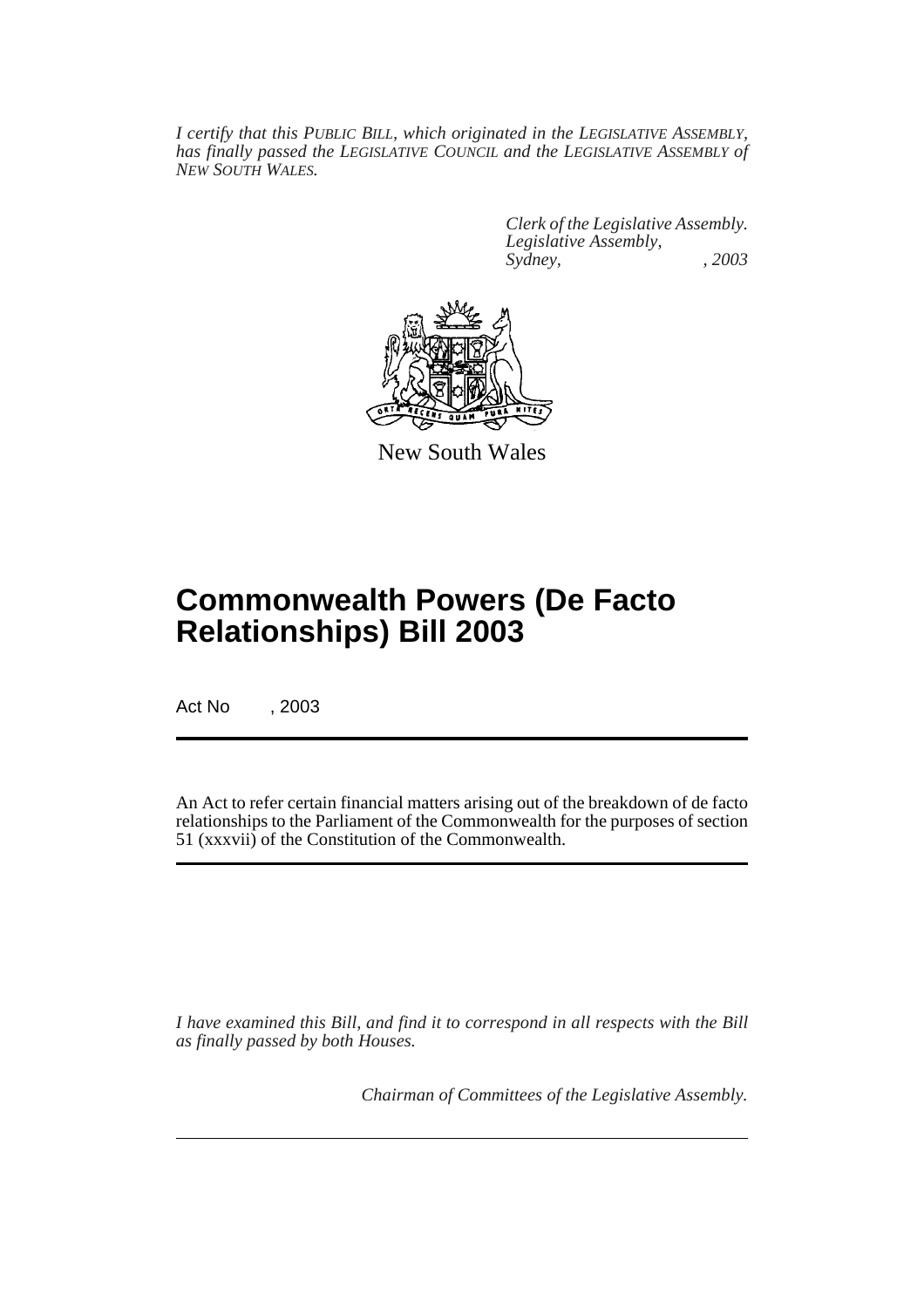#### **The Legislature of New South Wales enacts:**

#### **1 Name of Act and purpose**

- (1) This Act is the *Commonwealth Powers (De Facto Relationships) Act 2003*.
- (2) The purpose of this Act is to refer certain financial matters arising out of the breakdown of de facto relationships to the Parliament of the Commonwealth for the purposes of section 51 (xxxvii) of the Constitution of the Commonwealth.

#### **2 Commencement**

This Act commences on a day to be appointed by proclamation published in the Gazette.

#### **3 Definitions**

(1) In this Act:

*de facto partner* means a person who lives or has lived in a de facto relationship.

*de facto relationship* means a marriage-like relationship (other than a legal marriage) between two persons.

*financial matters*, in relation to de facto partners, means any or all of the following matters:

- (a) the maintenance of de facto partners,
- (b) the distribution of the property of de facto partners,
- (c) the distribution of any other financial resources of de facto partners, including prospective superannuation entitlements or other valuable benefits of or relating to de facto partners.

*property* means any legal or equitable estate or interest (whether present or future and whether vested or contingent) in real or personal property of any description and wherever situated, including money or choses in action.

(2) For the purposes of this Act, a de facto relationship exists even if a de facto partner is legally married to someone else or is in another de facto relationship.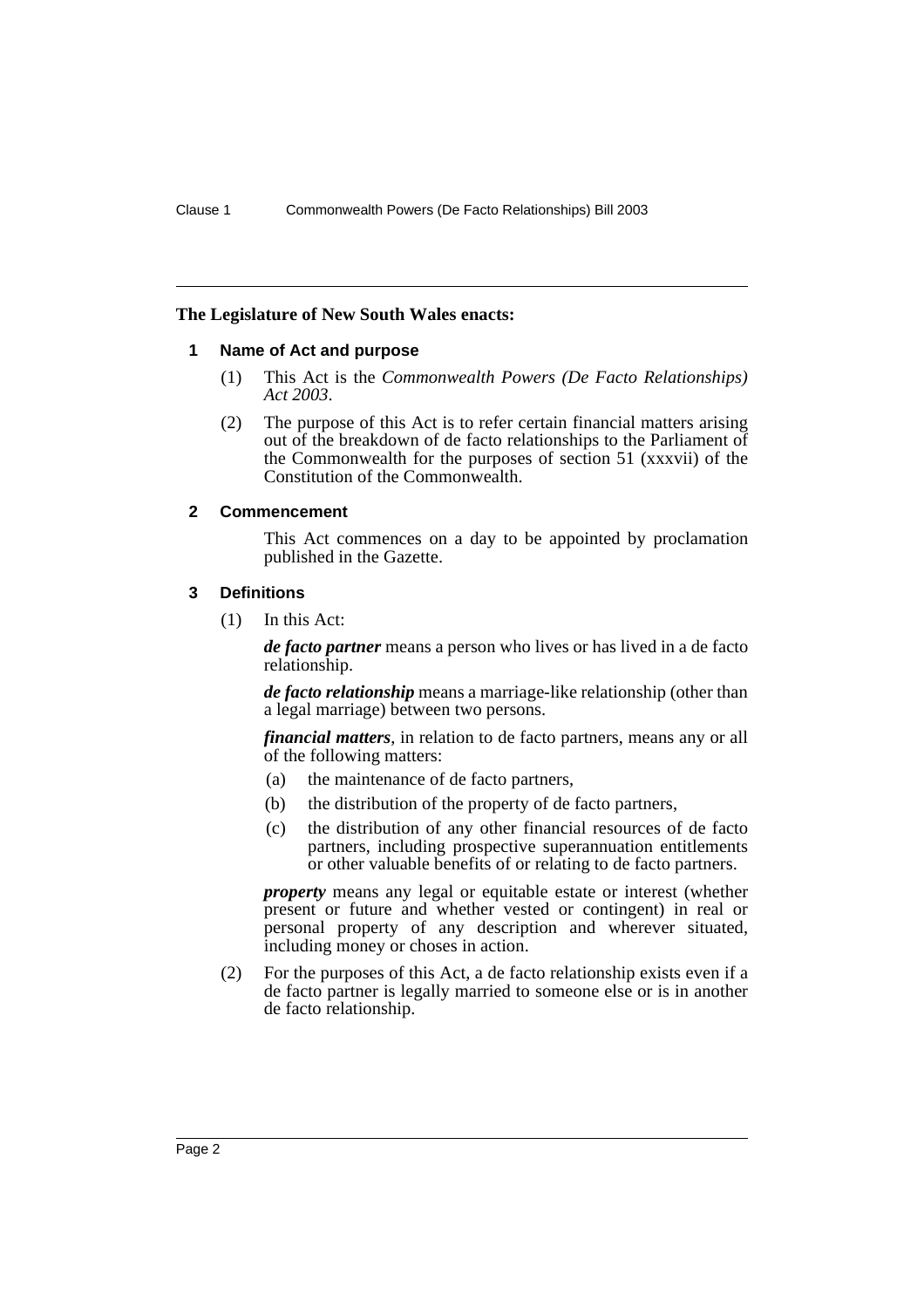- (3) A reference in this Act:
	- (a) to the property or other financial resources of de facto partners includes a reference to the property or other financial resources of either or both of them, and
	- (b) to the distribution of any such property or resources includes a reference to the conferral of rights or obligations in relation to the property or resources.
- (4) This Act extends to de facto relationships that ended before the commencement of this Act.

#### **4 References**

- (1) The following matters, to the extent to which they are not otherwise included in the legislative powers of the Parliament of the Commonwealth, are referred to the Parliament of the Commonwealth for a period commencing on the day on which this Act commences and ending on the day fixed, pursuant to section 5, as the day on which the references under this Act are to terminate, but no longer:
	- (a) financial matters relating to de facto partners arising out of the breakdown (other than by reason of death) of de facto relationships between persons of different sexes,
	- (b) financial matters relating to de facto partners arising out of the breakdown (other than by reason of death) of de facto relationships between persons of the same sex.
- (2) The operation of each paragraph of subsection (1) is not affected by the other paragraph.

#### **5 Termination of references**

- (1) The Governor may, at any time, by proclamation published in the Gazette, fix a day as the day on which the references under this Act are to terminate.
- (2) The day fixed under subsection (1) must be no earlier than the first day after the end of the period of 3 months beginning with the day on which the proclamation is published under that subsection.
- (3) The Governor may, by proclamation published in the Gazette, revoke a proclamation published under subsection (1), in which case the revoked proclamation is taken (for the purposes of section 4) never to have been published.